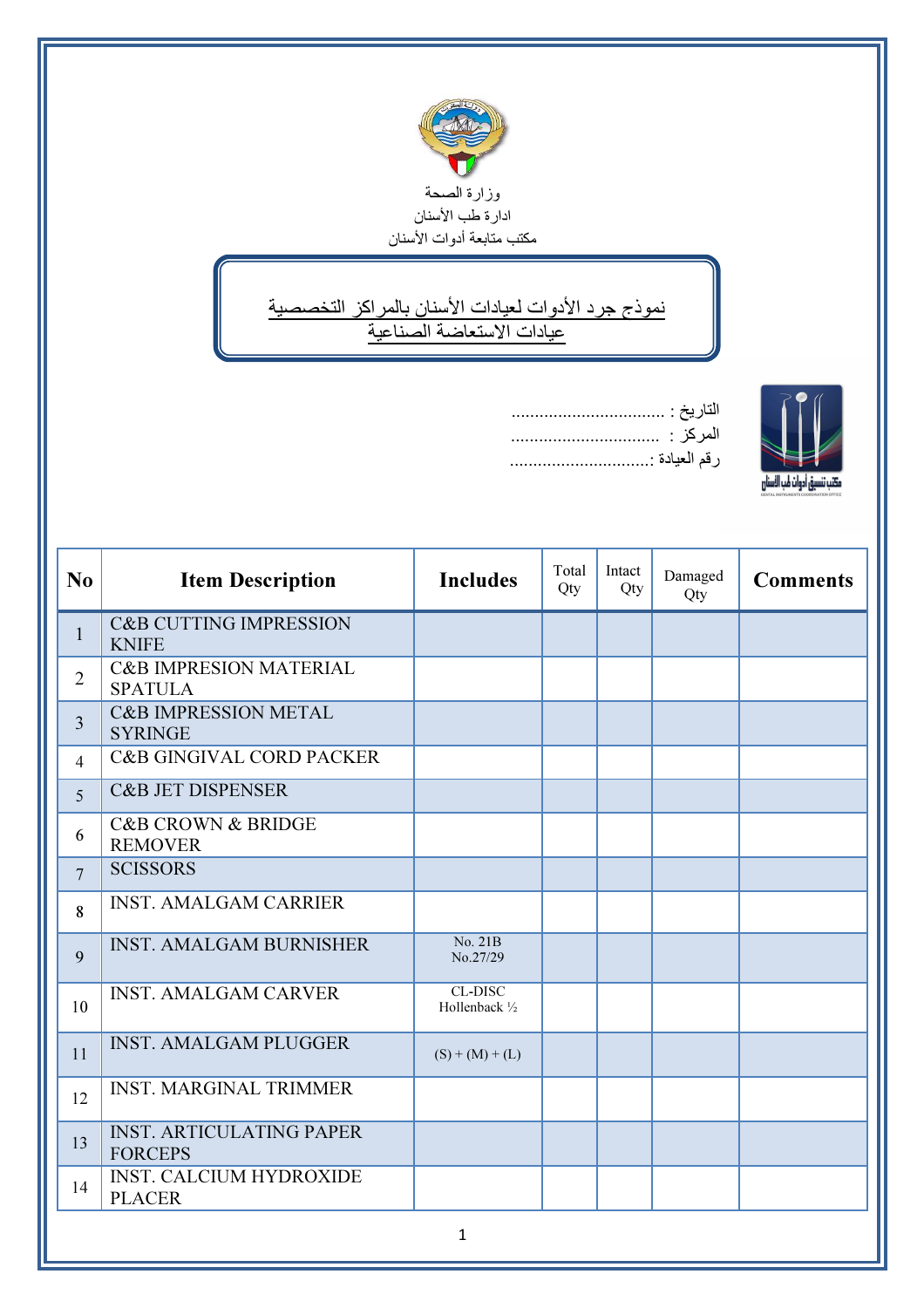|                |                                                 |                   | Total | Intact | Damaged |                 |
|----------------|-------------------------------------------------|-------------------|-------|--------|---------|-----------------|
| N <sub>o</sub> | <b>Item Description</b>                         | <b>Includes</b>   | Qty   | Qty    | Qty     | <b>Comments</b> |
| 15             | <b>INST. CEMENT SPATULA</b>                     |                   |       |        |         |                 |
| 16             | <b>INST. COMPOSITE CONDENSER</b>                |                   |       |        |         |                 |
| 17             | <b>INST. EXCAVATOR</b>                          | $(S) + (M) + (L)$ |       |        |         |                 |
| 18             | <b>INST. EXPLORER</b>                           |                   |       |        |         |                 |
| 19             | <b>INST. MOUTH MIRROR</b>                       | Head + Handle     |       |        |         |                 |
| 20             | <b>INST. PLASTIC FILLING</b>                    |                   |       |        |         |                 |
| 21             | <b>INST. SYRINGE CARTRIDGE</b><br><b>METRIC</b> |                   |       |        |         |                 |
| 22             | <b>AUTO MATRIX TIGHTENING</b><br><b>DEVICE</b>  |                   |       |        |         |                 |
| 23             | <b>AUTO MATRIX CUTTER</b>                       |                   |       |        |         |                 |
| 24             | <b>INST. TWEEZER</b>                            | Long + Perry      |       |        |         |                 |
| 25             | <b>INST. AMALGAM WELL</b>                       | Metal             |       |        |         |                 |
| 26             | <b>LB CALIPER METAL</b>                         |                   |       |        |         |                 |
| 27             | <b>LB CARVER WAX</b>                            |                   |       |        |         |                 |
| 28             | <b>LB KNIFE WAX</b>                             |                   |       |        |         |                 |
| 29             | LB NOSE PLIER (FLAT)                            |                   |       |        |         |                 |
| 30             | <b>LB WIRE CUTTER</b>                           |                   |       |        |         |                 |
| 31             | O.S. ARTERY FORCEPS STRAIGHT                    |                   |       |        |         |                 |
| 32             | <b>O.S. BLADE HANDLE</b>                        |                   |       |        |         |                 |